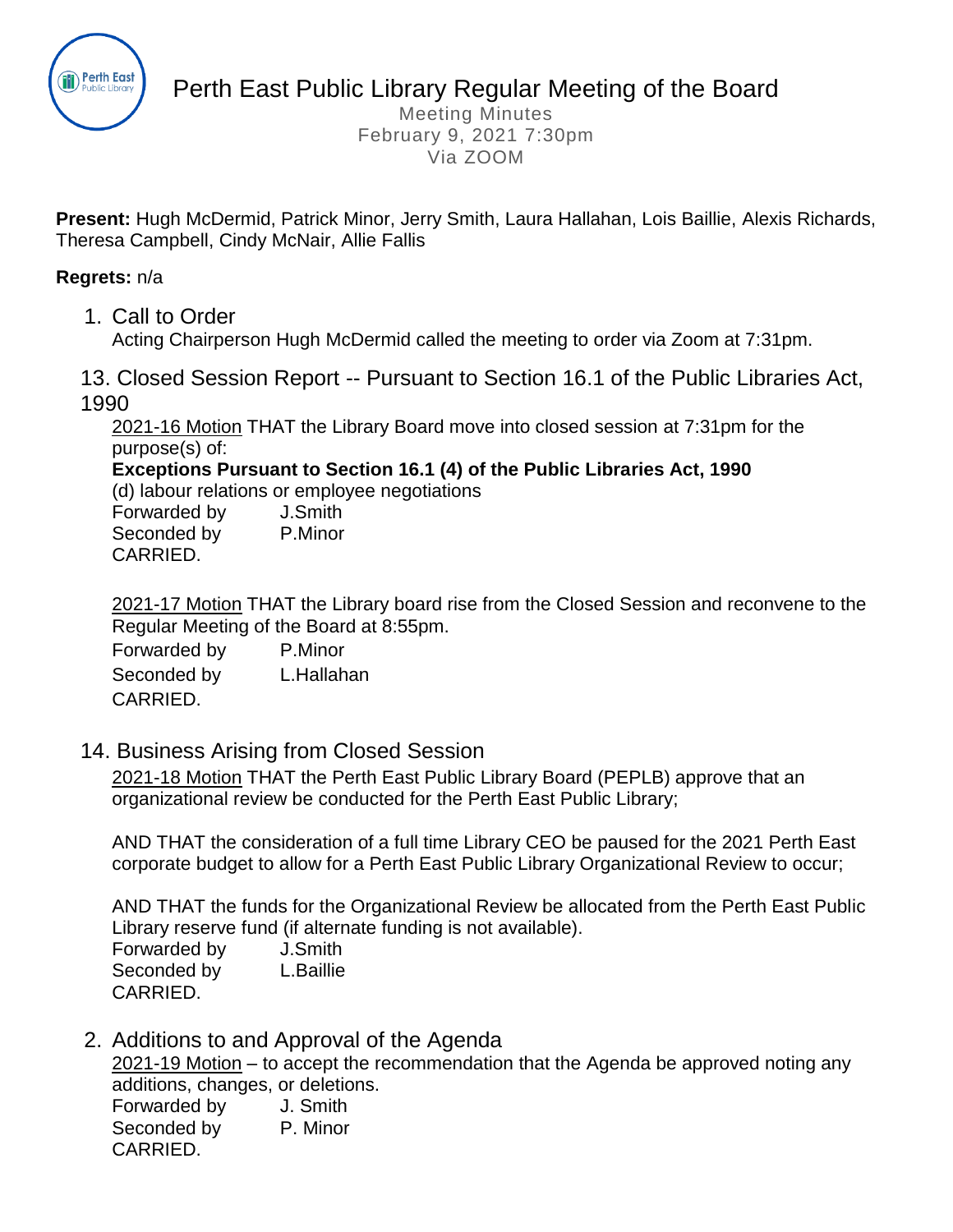- 3. Declarations of Pecuniary Interest and the general nature thereof There were no declarations of pecuniary interest.
- 4. Minutes of Previous Meeting 2021-20 Motion– to accept the recommendation that the minutes of the Board Meeting of January 11, 2021 be approved as circulated. Forwarded by J.Smith

Seconded by P.Minor CARRIED.

5. Business Arising from Minutes of January 11, 2021.

# 6.1 Program Room Usage

2021-21 Motion – THAT the Board continues to decline the rental of the Program Room based on the current COVID-19 recommendations, AND THAT the Board will continue to evaluate the use of the room on a monthly basis.

Forwarded by P.Minor Seconded by L. Baillie CARRIED.

6.2 Board Vacancy/Board Chair – verbal report from Library CEO + discussion

2021-22 Motion – to appoint Hugh McDermid as Chair of the Perth East Public Library Board for the remainder of the 2021 term.

Forwarded by J.Smith Seconded by L. Hallahan CARRIED.

2021-23 Motion – to appoint Jerry Smith as Vice-Chair of the Perth East Public Library Board for the remainder of the 2021 term.

Forwarded by A. Richards Seconded by L. Hallahan CARRIED.

7. Delegations

None.

8. Correspondence

8.1 SOLS – Ontario Library Service Board 8.2 Mornington Communications Donation – verbal report 2020-24 Motion – to receive correspondence as information. Forwarded by A. Richards Seconded by L. Baillie CARRIED.

9. Finance Report

9.1 Year-to-Date Reports 2021-25 Motion– THAT the un-audited January Year-to-Date Reports be received as information.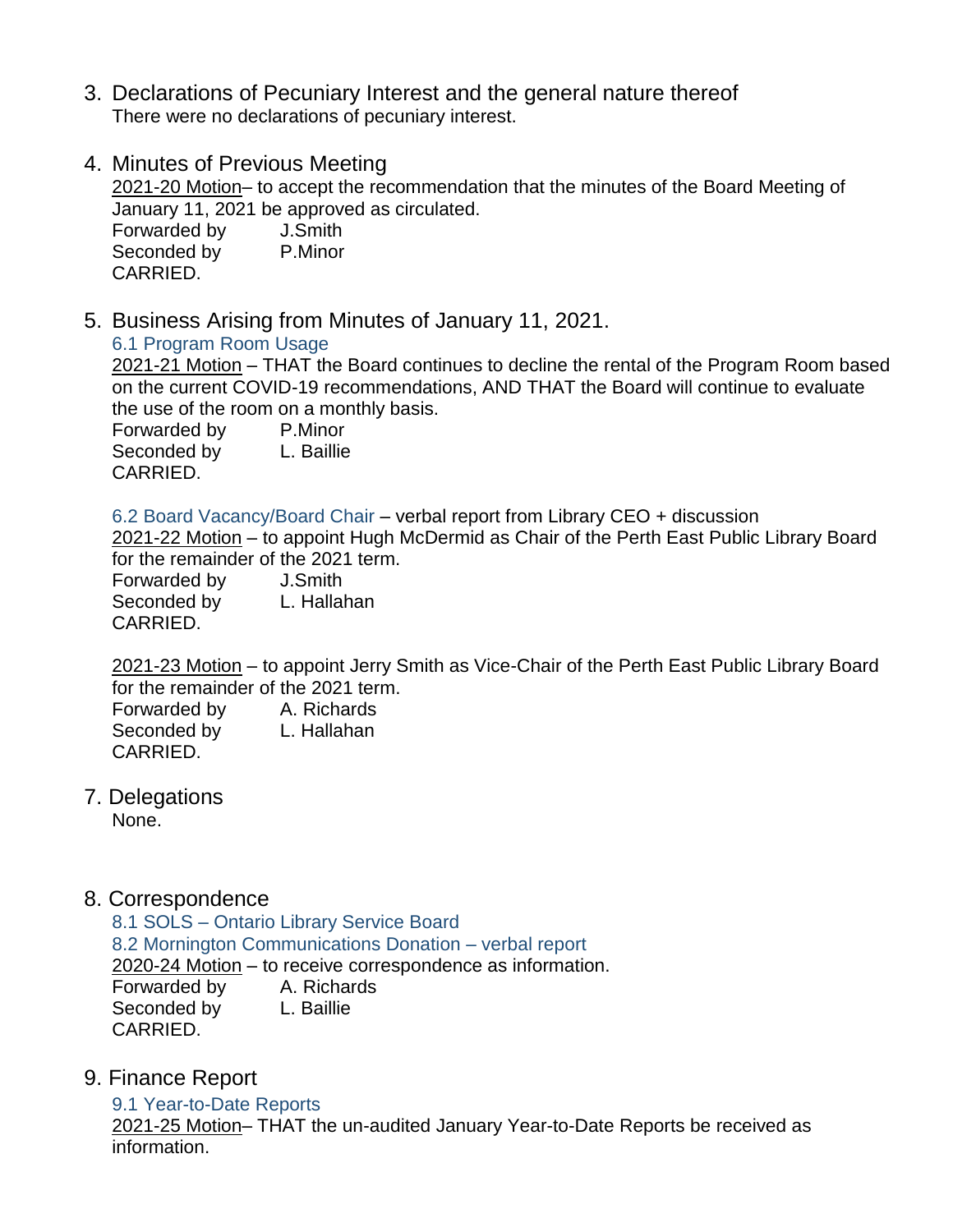| Forwarded by | J. Smith |
|--------------|----------|
| Seconded by  | P. Minor |
| CARRIED.     |          |

#### 9.2 Accounts Payable

2021-26 Motion– THAT the January informal listing of Accounts Payable be received as information. Forwarded by P. Minor Seconded by J. Smith CARRIED.

# 10. CEO's Report

10.1 CEO's Report 10.2 2020 Annual Report 2021-27 Motion – THAT the CEO's Report and the 2020 Annual Report be received for information, AND THAT the 2020 Annual Report be distributed to the public. Forwarded by L. Baillie Seconded by A. Richards CARRIED.

# 11. Committee Reports

- 11.1 Finance Committee discussion had under New Business
- 11.2 Personnel Committee discussion had in Closed Session
- 11.3 Strategic Planning Committee no report.
- 11.4 PCIN Board no report.
- 11.5 SOLS Trustee Council 3 no report.
- 11.6 Council Report **--** verbal report from H. McDermid and J. Smith

## 12. Board Education

12.1 SOLS Blog Series – Municipal Relationship Building [https://www.sols.org/blog/2021/02/03/blog-series-what-can-you-do-as-a-library-board-to](https://www.sols.org/blog/2021/02/03/blog-series-what-can-you-do-as-a-library-board-to-improve-the-relationship-between-your-municipal-council-and-the-public-library-post-1-of-5/)[improve-the-relationship-between-your-municipal-council-and-the-public-library-post-1-of-5/](https://www.sols.org/blog/2021/02/03/blog-series-what-can-you-do-as-a-library-board-to-improve-the-relationship-between-your-municipal-council-and-the-public-library-post-1-of-5/)

## 15. New Business

## 15.1 2021 Draft Budget

2021-28 Motion – THAT the 2021 Draft Budget be received as information AND THAT the 2021 Draft Budget be amended to reflect pausing the consideration of a full-time Library CEO until after the organizational review.

| Forwarded by | J.Smith    |
|--------------|------------|
| Seconded by  | A.Richards |
| CARRIED.     |            |

## 15.2 Board By-Laws

2021-29 Motion – THAT the Perth East Public Library Board By-Laws be accepted as revised. Forwarded by P.Minor Seconded by A.Richards CARRIED.

15.3 PCIN Van Accident/Repair Costs